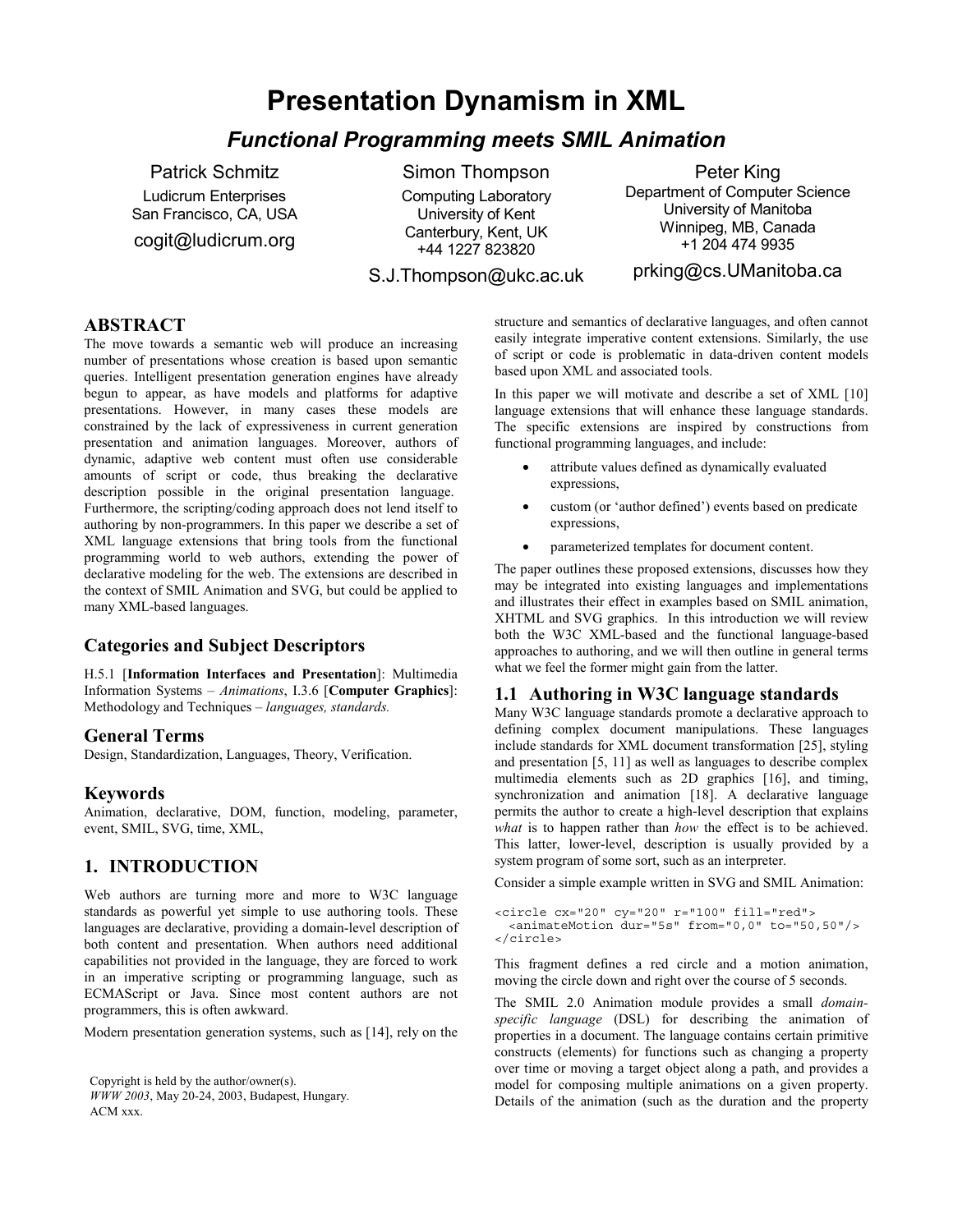values to interpolate) are specified as attribute values (dur, from and to in the example).

The DSL approach has the advantage over the use of script or code that document semantics are machine independent while at the same time machine understandable. Thus, documents can be interchanged among authoring tools and rendered consistently across a range of presentation implementations.

The XHTML+SMIL integration [21] has provided additional experience with animation and adaptation, especially with the flow layout model provided in HTML/CSS. Because the size and position of elements can often be determined only at presentation time (and can vary depending on user preferences), it is often impossible to specify associated values for animation at author time. A more flexible definition of animation values is needed; with current technology this dynamic animation can only be achieved using script- or code-based extensions.

SVG integrated and extended SMIL Animation to support dynamism for vector graphics. While this was an important early integration, the model was intentionally simple, and as a result, many animations can be described only with the use of script. Furthermore, SVG demonstrates some awkward interactions between animation and other useful features such as the template support provided by  $\langle$ symbol  $\rangle$  and  $\langle$ use  $\rangle$ . In particular, the model for  $\langle$ use> precludes animating child elements, precludes variant animation instances (e.g. varying duration or values per <use>), and makes interactive animation awkward (with the shadow element event-handling model).

#### **1.2 Authoring in a programming language**

An alternative approach to multimedia authoring, discussed for example in [3], consists in making use of a programming language. Of its nature, a general purpose programming language is guaranteed to provide the author with sufficient power to implement virtually anything, but the costs of complexity, lack of portability, and the overhead associated with the implementation of such a language are such that it is by no means clear that use of a programming language is a preferable approach to authoring. Moreover, multimedia authors and designers are generally not programmers. Nevertheless, functional programming languages like Haskell [19] have been shown to provide a suitable substrate for embedding DSLs of various kinds [12], including the Fran system for Functional Reactive Animation [8]. These models provide a powerful and flexible programming environment, but require a level of sophistication well beyond the authoring model of SMIL. Moreover, it is well nigh impossible to integrate programmed models into current authoring tools.

Constraint programming languages [13] also provide a suitable host for multimedia description. A document is described in terms of a collection of constraints on the spatial [20] and temporal [1] layout of the components, and a constraint solver is used to find a presentation that meets all the constraints. Constraints can be seen as a restricted form of logical formula.

More general logics, such as variants of interval temporal logic [2] can also be used to specify high-level presentations as a collection of logical requirements. Other approaches to multimedia description can be found in [14] and a comprehensive overview of timing issues in multimedia and computer graphics is given in [17], which*, inter alia*, also discusses the tension between authoring and programming in the Tbag model.

### **1.3 When the DSL is not enough – adding functionality**

The declarative DSL approach to multimedia authoring provides a number of benefits. A user is presented with a clear model of what can and cannot be achieved. SMIL animation, for example, allows movement along spline paths, but does not allow the speed of the movement to be determined by the speed of a mouse gesture. The motion is expressed in the language of the author, using terms such as *duration* and *extent*, rather than at the level of the implementation engine, which draws images in particular places at particular times.

Here's the problem, though. The language is, by its very nature, limited, and authors will want to express things that the DSL itself cannot. In the case of SMIL animation one might want to

- animate motion from the current position of the mouse to the layout position of some element; or
- begin an animated figure when the figure is scrolled into view; or
- define a 'template' button with motion animation, and then use instances of the template that vary the button appearance and animation.

An ECMAScript or Java program could be used to generate or modify SMIL content, but the code is non-trivial to write. Moreover, once one works outside the DSL all its nice properties are lost: document structure and presentation is defined by lowlevel imperative instructions from which it is almost impossible to reconstruct a declarative description of the intended behavior. Scripting is for programmers, whereas the DSL can be used by a much wider group of authors whose only requirement is knowledge of the domain itself. Furthermore, many authors will prefer to work with some authoring tool. Authoring tools can read and write ("round-trip") a DSL, and can exchange DSL documents between tools, but there is no way tools can reasonably interpret or present an animation description defined in script; authors must become programmers to be effective.

There are two approaches to tackling the DSL/scripting mismatch. The first is to *embed* the DSL in a higher-level language, as discussed in the previous section*.* The second approach is to *extend* the DSL is various ways, consistent with the declarative approach. This approach preserves the ability of domain authors to work in the language whilst extending its expressiveness.

In this paper, we adopt the second approach. Specifically, we add three notions, calculation, event-predicates and templates. In the case of SMIL these extended features will support the use cases mentioned earlier in this section amongst others; these features can also be seen to provide a general model for the extension of other XML-based languages.

It is worth noting that SMIL Animation was designed specifically to support extension, and that the SVG integration itself includes extensions to support SVG-specific functionality (e.g., the <animateTransform> element). Our approach is aligned with the spirit of the standard.

The remainder of the paper is organized as follows. Section 2 introduces three common use-case scenarios that we use to illustrate our various extensions. Sections 3,4 5 and 6 detail these extensions, section 7 presents experience and issues with a prototype implementation, and section 8 presents some further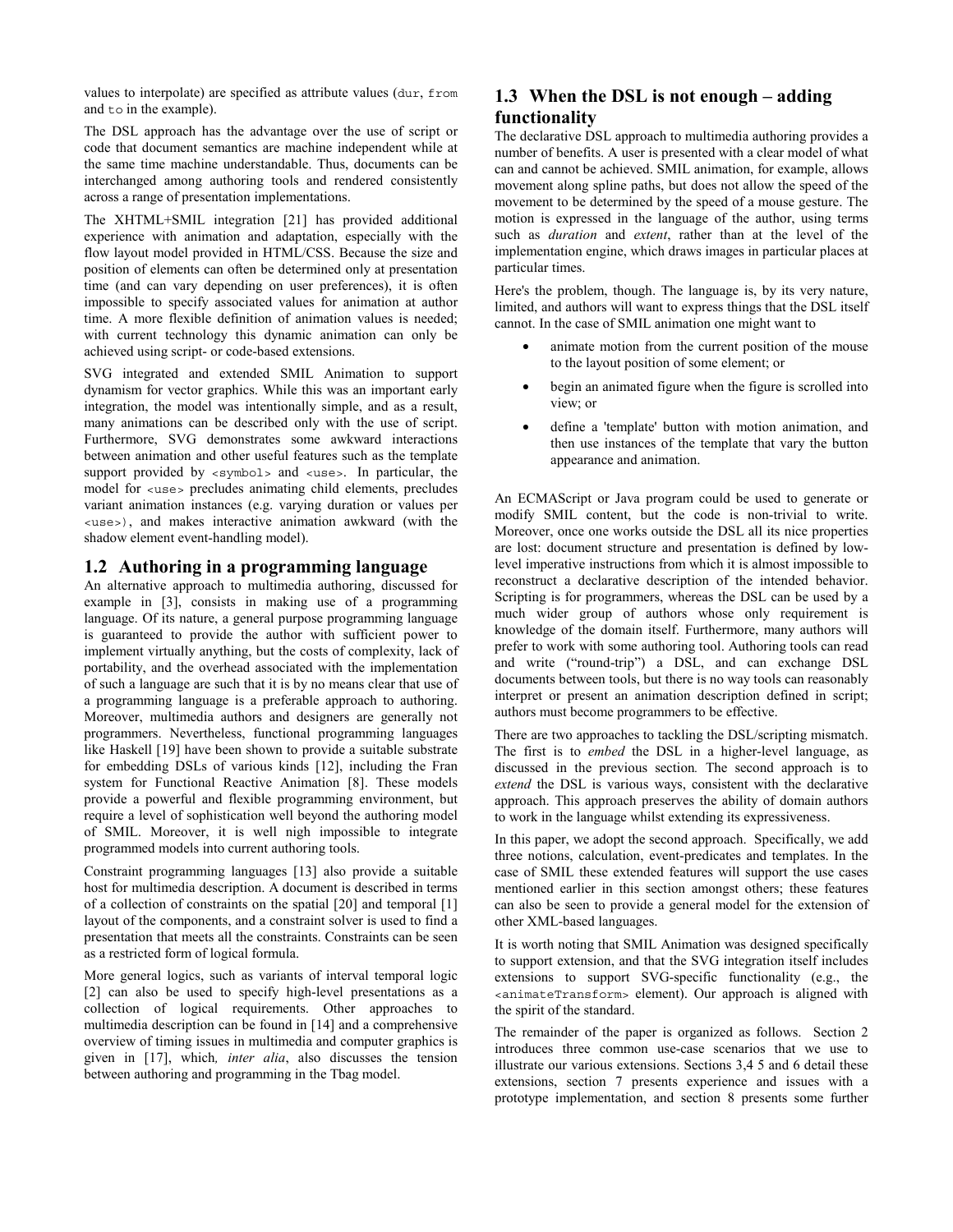examples that illustrate these extensions and their utility. Section 9 presents our ideas for future work in the direction of adding functional features to XML languages, and concludes.

### **2. USE-CASE SCENARIOS**

We describe three primary use-case scenarios that motivate and help to explain our extensions. These were chosen to span a range of common Web content models, and to highlight shortcomings in current content description mechanisms. We refer to these as we discuss the extensions in detail.

### **2.1 Arrow/Missile scenario**

Consider a game-like scenario in which a projectile is fired at a moving target. The course of an arrow is fixed when the arrow is fired, whereas a guided missile can track the course of its target in flight. We want a simple way to describe motion towards a target, for both arrow and guided missile behavior variants.

Although games are not the primary content on the web, they are a very common application of animation tools, and serve as a measure of the expressiveness of an animation model.

### **2.2 Begin-when-viewed scenario**

In a long scrolling document, we have figures that are animated to illustrate concepts in the accompanying text. We want each animation to begin only when the particular figure is scrolled into view (either directly with scrolling UI, or indirectly via hyperlink scrolling, etc.). Especially for a longer animation, this allows the document presentation to be 'in sync' with the user as she reads.

### **2.3 Menu scenario**

A common UI component in documents is a navigation menu, composed of buttons that hyperlink to other pages, or begin content within the page when clicked. The menu buttons may be composed of complex graphics, and include roll-over or other interactive behaviors, so that much of the definition of each button is common or shared, and varies only in the details (such as the position, text label, or color). Menus are used across a wide range of documents, in multimedia as well as simple hypermedia.

### **3. EXPRESSIONS**

The expression language we propose forms the basis for our dynamic attribute values and our event predicates. In our 'arrow/missile' scenario, we calculate the projectile motion based upon the position of the target, where in the 'begin-when-viewed' scenario we define an event predicate as a Boolean expression using object dimensions and the scroll position. The first case uses simple expressions, while the second is a more complex Boolean combination of simpler expressions, and illustrates the value of a fully featured expression language.

In defining the expression language we have chosen names and definitions similar to those used in [7]. We have, however, imposed a number of constraints for authoring simplicity and runtime safety. A complete definition of the current form of our expression language is to be found at the following URL: <http://www.cs.ukc.ac.uk/people/staff/sjt/PDXML/Expr.htm>; here we concentrate on some of its more significant features and omit most details of syntax.

### **3.1 The typing mechanism**

The expression language provides three types: numeric, string and Boolean types. The expression language is *typed*: if an operator is applied to an operand of an incorrect type, then the value *undefined* is returned. Moreover it is *strongly typed*: all types can be computed and verified prior to presentation. Furthermore, there are no coercions (automatic type conversions) between types in the model and in particular, therefore, there is no conversion between the numeric and Boolean types in our model. We believe that most authors will find such a type safe model more natural and less error prone. We contend that in the following fragment in which "-" has been mistyped as "<", the author would prefer to have the expression yield the value *undefined* (causing the animation to have no effect), rather than to have a Boolean quietly coerced to 0, causing the animation to behave in a subtly incorrect manner:

<animate from="calc(a+b)" to="calc(a<b)" …/>

### **3.2 Types and operators**

#### *3.2.1 Data types*

Our choice of data types is motivated to a very large degree by the application domain. Numeric types are needed as they are widely used when computing the evolution of animated values. Booleans are needed for use within events and predicates. Strings are used to convey information, and in a dynamic context it will be necessary to compute strings, (or at least to choose from among alternatives). For example, a different string might be generated according to the position of an object on a web page ('top' or 'bottom').

The numeric type consists of floating-point numbers and the Boolean type contains the two values *true* and *false*. More specifically, the Number type contains numbers, the special values NaN (not a number) and positive and negative Infinity. Integer and floating-point literals are given in the usual IEEE format: integer literals are (optionally signed) strings of digits, and floating point literals consist of a decimal number with fractional part and an optional integer exponent following the symbol *E* or *e*. Boolean literals are, as usual, defined by the keywords *true* and *false*. String literals are enclosed between single quotes (since double quotes are used to delimit XML attribute values).

#### *3.2.2 Operators*

We have included a typical set of unary and binary, arithmetic, relational and Boolean operators. The Boolean operators for conjunction and disjunction are lazy: if their first argument evaluates to *false* (respectively *true*) then this value is returned without evaluating the second argument. In addition, we have provided a C-style ternary conditional operator, denoted "?:". The first argument of ?: is a Boolean; if this evaluates to *true*, then the result of the second argument is returned; otherwise, the result of the third argument is returned. This operator plays the role of the conditional statement to be found in traditional programming languages.

Binary operators have a level of precedence as well as defined associativity (left, right or none). Our definitions are, as far as possible, compliant with IEEE standards; full details appear at the URL given in the introduction to this section[.](http://www.cs.ukc.ac.uk/people/staff/sjt/PDXML/Expr.htm) 

In accordance with our rule that that expressions are well typed, if an operator is applied to an argument of the incorrect type, then the *undefined* result is returned from the evaluation. We also make the general assumption that if an *evaluated* argument to an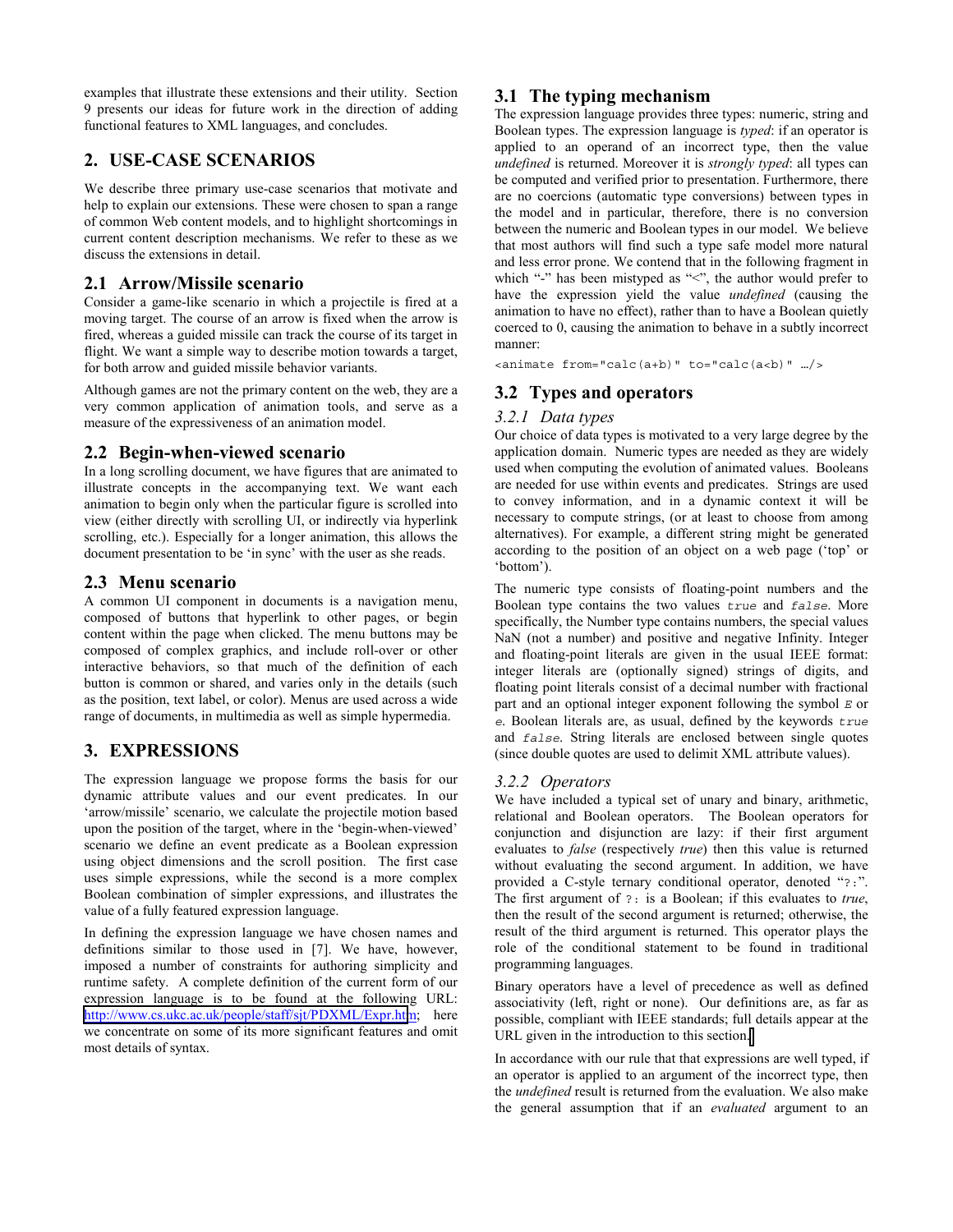operator has the value *undefined*, then the result of the operation is also *undefined*. In practice, when an expression evaluates to *undefined*, the effect is the same as if an author specified an illegal attribute value. The resulting behavior is defined by the integrating language – in SMIL Animation, for example, an *undefined* result for a from or to attribute will cause the animation to have no effect.

#### *3.2.3 Language Functions*

We provide a fixed repertoire of numeric functions to supplement the basic arithmetic operators. The functions are of four types:

- simple numeric functions whose role is largely to supplement the set of arithmetic operators, including *abs, max, min, floor,* etc.
- functions which return Boolean values, such as *isFinite*  etc*.* that serve to provide the means to add a higher degree of security to the code being produced,
- mathematical functions, such as *cos, tan, sqrt, exp* etc. which are frequently needed in the computation of animation paths,
- environment functions: these functions return information about the current environment, such as the current time.

The choice of functions given here represents a core of general functionality likely to be required across all application areas. The choice is not intended to be definitive or closed; language designers who integrate this module may extend the language to include functions relevant to the particular domain. We expect that implementation techniques will extend to these domain specific elements in a straightforward way.

It should be noted that our model provides no facility for the author to define functions for herself. This important constraint greatly simplifies the authoring model, and also provides a measure of 'safety' for the implementation (ensuring, for example, that expressions used with animation can be quickly evaluated at each animation sample). Our goal was to provide flexible expressions, *not* a programming language.

#### *3.2.4 Domain-specific values*

Each domain will have a set of properties that expose OM (Object Model) values in a manner convenient for use in expressions. For example in SMIL Timing integrations, properties such as the current simple time or a Boolean *isActive* would likely be provided.

One set of properties we see as common to many applications exposes the mouse position in a simple manner. The *mouseX* and *mouseY* properties are exposed on all elements that can raise a mousemove event. The actual values follow the definition given in [6] for mousemove events, returning the position of the mouse relative to the container (which in turn is language specific). Expressions can reference these mouseX/Y properties on the root layout element (e.g. "body.mouseY") to get "global" mouse positions, or on a particular target element to get "local" mouse positions.

#### **4. CALCULATION**

We apply the expression functionality to animation attributes, allowing the values that describe the animation function to be expressed as calculated expressions. This approach provides more expressive power to authors, greatly increasing the range of animation use-cases that can be expressed, and also allows dynamic documents to be adaptive, in that animation function values can be defined in terms of other document properties that are computed or may change in response to user actions.

Expressions may be applied to any of the attributes used to describe the animation function values. This includes from, to, by, and values, as well as path for <animateMotion>. The expressions are called out for the parser with a prefix ('calc') and enclosing parentheses, similar to CSS functional notations.

For example, to 'zoom' a box from the current size up to 80% of the page width, we specify:

```
<animate attributeName="width" dur="5s"
   to="calc(body.width*0.8)" \ldots/>
```
For target attributes that take simple scalar values, the result of the calculated expression must be a legal value for the specified attribute. Vector-valued attributes (e.g. position or transforms) are supported using the vector syntax of the attributeType domain, but allowing calc-values for each constituent of the vector value, as in the following example. To 'fly' an object from the right edge of a button to the position of a content container, we specify:

```
<animateMotion dur="5s"
   from="calc(btn.x+btn.width),calc(btn.y)"
     to="calc(content.x),calc(content.y)" …/>
```
An interactive example (using XHTML+SMIL) tracks 'tooltip' text with the mouse, and sets the tip string to indicate whether the mouse is on the upper or lower half of the page:

```
<p>
 <t:set attributeName="left"
        to="calc(body.mouseX+20)"/>
 <t:set attributeName="top"
        to="calc(body.mouseY-5)"/>
 <t:set attributeName="innerHtml"
         to="calc((body.mouseY>(body.height/2))?
                   'Lower':'Upper')"/>
\langle/p>
```
### **4.1 Computation model**

In its simplest form, the computation of expressions is performed using a stack calculator with a few built-in functions and value references. However, the resolution of the references to Object Model values introduces two key questions:

- Which value for a property should be used?
- When should the referenced value be sampled? That is, when and how often should we re-calculate the expression?

#### *4.1.1 Resolving OM value references*

There are three possibilities for the type of values to use in value references:

- 1. the **author-specified** value,
- 2. the **computed** value (e.g. CSS OM computed-style property values),
- 3. the **animated** value (e.g. SVGAnimatedNumber animVal values).

We conducted a number of experiments and considered a broad range of use-case scenarios. We concluded that specified values are rarely useful in practice and could be ambiguous for things like CSS properties in which the value could be specified in many different ways. We note that the use of computed values may be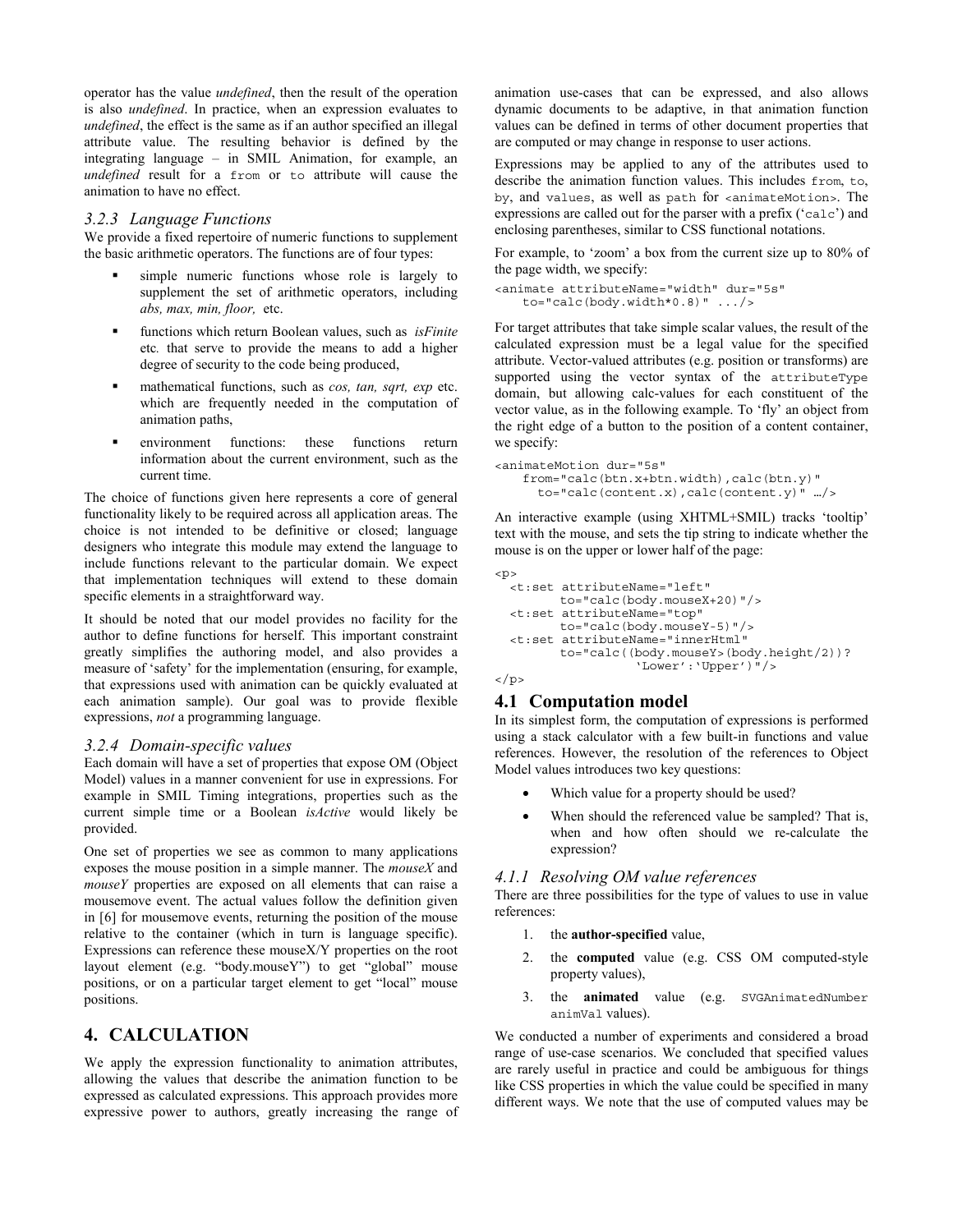appropriate in applications outside animation, e.g. for property values in CSS or XSL stylesheets. In our application domain however, where the values are used in the specification of animation functions, we concluded that the use of animated values would make the most sense to authors. Thus, when a referenced property is the target of animation(s), the animated value is used in the expression; when the property is not animated, the calculated value is used.

#### *4.1.2 Expression calculation frequency*

We describe the sampling rate for referenced values as the *calculation frequency* of the expression, and have identified four distinct models of when evaluation takes place:

- 1. once at parse time, for values that are effectively constants (e.g. user-agent window size),
- 2. after layout is complete, for values that depend upon styling and layout (e.g. position of an inline element),
- 3. each time an animation begins,
- 4. each time an animation is sampled.

For applications to other domains such as CSS and XSL property specification, only cases 1 and 2 apply. However, even in these domains there is the issue of handling changes to the referenced values (e.g. if script changes a value, or if user interaction forces a re-layout). Such changes should cause the engine to re-compute the expression that uses the values. But in the context of animation, the question then arises: Does the author want an animation to update midstream, or would she prefer that it use the value it 'saw<sup>3</sup> when the animation began? To illustrate this dichotomy, consider the two variations on the 'arrow/missile' scenario:

**Launching an arrow at a moving target.** When the arrow is launched, it is aimed at the current position of the target. But once launched, it cannot change its course; further motion of the target has no effect upon the arrow.

**Launching a guided missile at a moving target.** A guided missile is aimed just as the arrow would be, but it also tracks the target as it flies, and adjusts its motion accordingly.

Both use-cases could be expressed using syntax like:

<animateMotion to="calc(target.x), calc(target.x)" …/>

 $\overline{a}$ 

In the first case we need to specify that once calculated, the to value should remain fixed, while in the second case the to value should be re-calculated on each sample.

Now to back up a bit, in practice we generally want to model references to changing values using dependency-relation graphs, so that we can efficiently re-compute dependent expressions when a given value changes (this can be compared to cache maintenance). For a sampled animation, there is no point in recalculating more often than the animation is sampled, and so a change to a referenced value need only mark all dependent expressions as *out-of-date*; the animation engine will then recalculate the expression at the next sample<sup>1</sup>.

If we reconsider calculation frequency assuming the dependency graph model is also in place, we can collapse the cases for frequency models 1, 2 and 4 into one case; for this, we recompute an expression every time we sample the animation graph, but if (and only if) a referenced value has changed. Cases 1 and 2 will change infrequently, but are covered by this simple rule. Case 3 is then distinct in that it *ignores* changes to referenced values once an animation has begun.

To provide authoring control over this behavior, calc() expressions can take an additional parameter that indicates the desired calculation frequency. Allowed values are always and atStart, with always assumed as the default<sup>2</sup>. Thus our arrow use-case is specified:

```
<animateMotion to="calc(target.x, atStart),
                    calc(target.x, atStart)"…/>
```
The guided missile case could either specify always or just use the default semantics.

### **5. EVENTS AND PREDICATES**

In many animation use-cases, we need to know when a certain condition is true, and to take action in response. Object models typically provide a set of events to indicate a range of interaction conditions (e.g., mouse events) as well as document conditions (e.g., media download and mutation events). These can be used declaratively to bind actions to the events - e.g., in SMIL, to begin or end an animation when an event occurs. However, there is no means for the author to declare new events specific to the document content. Authors are forced to resort to code, and the implementation of conditional events is non-trivial even for programmers.

High-level languages for simulation and concurrent programming support the definition of conditions and associated events, albeit programmatically – outside the domain of XML authors. Early drafts of the event syntax of XML [9] included a step in this direction, supporting declaration of a new event based upon existing events, with timing constraints when integrated with SMIL. This functionality was removed in later drafts.

We define an XML syntax that leverages our expression support to model author-declared events. Events are generated from Boolean expressions; when this expression (or *predicate)* evaluates to *true*, an event is raised on a target element (following the model of [6]). This is inspired by the Fran event model [8]. For example, an author could define an 'enterView' event that indicates when an image appears in the current user agent

be detected and broken (just as for SMIL Timing references). There is further room for optimizations that take into account the semantics of animation composition. Also, the traversal order of the animation tree may generate forward references to animated values, and so update of the "cached" expression values is slightly more complex than described. Nevertheless, these principles of optimized computation (cache maintenance) still apply.

 $\overline{a}$ 

2 In other applications domains where timing does not play a central role (e.g. for property definition in CSS or XSL stylesheets), the distinction is meaningless and so this syntax option need not be supported - the default behavior of "always" will correctly apply.

<sup>1</sup> Dependency graphs can chain, as expressions reference values that are animated in turn by animations defined with expressions. As a dependent value marked "out-of-date", it should in turn mark any expression "out-of-date" that references the animation target value. Naturally, cycles in the graph must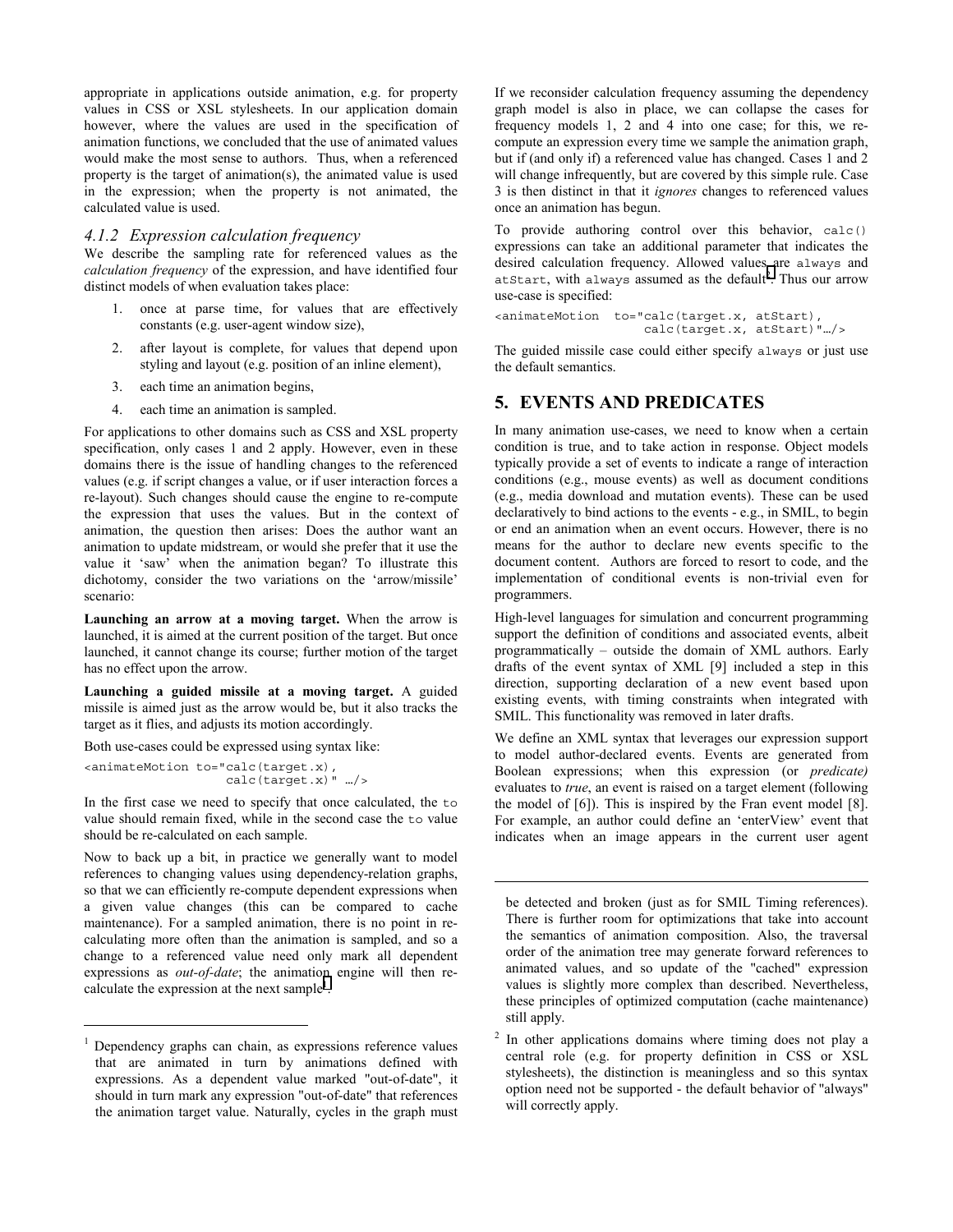window<sup>3</sup> (e.g., to note when a user scrolls a figure into view). In an XHTML integration, this could be described using the syntax:

<event target="img1" type="enterView" predicate="img1.top <= body.clientHeight" />

The target attribute indicates (as an ID-REF) the element on which to raise the event; type declares the event type for binding references; predicate is an expression as defined in section 3. The event will fire once as soon as the condition is true (as soon as the document loads when the condition is initially true). It will not fire again unless the predicate is *reset*, either because:

- the predicate changes to *false*.
- the event element itself resets, e.g., in integration with SMIL Timing when the element restarts.

Note that the calculation frequency for event predicate expressions is fixed — by definition — to be always.

We considered an additional attribute to preclude an event being raised more than once. In integration with SMIL, this may be unnecessary as a similar semantic is provided by SMIL Timing. If the integrating language allows the <event> element to support SMIL timing, events are only raised when the element is active (between the begin and end times); the author can then leverage the SMIL restart attribute to ensure that the event is raised at most once.

Some common use-case scenarios for event predicates include collision events, limit-conditions (when a property goes above or below a certain threshold) and state modeling (relating the values of a set of properties).

### **6. TEMPLATES & PARAMETERIZATION**

### **6.1 Introduction**

 $\overline{a}$ 

The need to create of a number of similar objects from a common template arises naturally in multimedia design, just as it does in other areas of system development. Consider our 'menu' scenario of a web page with a sidebar containing a menu of navigational buttons. The buttons have much in common, but differ in *color*, *position* and *label*. The buttons will have common animation behaviors, such as *highlighting* when the cursor passes over the button. A frequent mode of design is first to produce a correct animation of a single button, and then to copy and modify this animation for the other buttons. Thus, having developed a blue button labeled Home, and placed at position (10, 25), an author can use this as a template for the creation of 4 other buttons, with varying colors, individual labels and positioned down the page as a menu. Although this effect can be achieved by explicit copy and modify, such an approach is hard to maintain, and inefficient to express, bloating the description file. A better approach is to define a template with parameters for color, label and the button number (from which the position is calculated). The template can then be instantiated with different property values at each instance.

SVG provides a mechanism for creating elements which may be used as such templates, including symbol elements, graphic elements, and so on. Moreover, SVG provides a means for instantiating such elements, the <use> element, described in section 5.6 of [16]. An element instantiated in this fashion

references some other named element, and indicates that the graphical contents of that element is to be included and/or drawn in place of the <use> reference. Thus, using the SVG model, one may copy the definition of a button symbol as:

<use xlink:href= "#button" …/>

and thereby may instantiate as many copies are needed.

However, the  $\langle$ use> element in SVG has some severe constraints. In particular, the <use> element does not enable one to change attribute values when re-instantiating a definition. Thus, one cannot easily change the color attribute from blue to green, or the label attribute from Home to Search. Because of the shadow DOM model in SVG 1.0, there is neither an Information Set [24] representation of the instance nodes, nor DOM element nodes. As such, there is no way to target animations to nodes within an instance tree  $-$  e.g., one cannot target an animation to a color property on an element within the template instance. The SVG model also precludes registering event handlers on nodes within the template instance – this makes it difficult to define interaction and timing on instance nodes. Further, the identifiers appearing within the various instantiated copies of the element are identical across the various instantiations, severely limiting the utility of ID values and references.

By way of contrast, within the more general domain of programming languages and design tools, the notion of the instantiation of such a template and of creating variants when instantiating is commonplace. Support is generally provided by linguistic mechanisms such as object creation and parameterization, and identifier scopes.

### **6.2 Proposed solution**

Our goal is to provide facilities that remain within the declarative idiom of XML. Our proposed extensions are inspired by the SVG <symbol> and <use> elements illustrated above, but the semantics are different enough that we define new elements <template> and <instance>.

We then propose a simple mechanism for the specification of formal parameters within <template> elements, and the provision of actual parameter values within <instance> elements. Parameterization allows for more flexible instantiation, increasing the useful domain for templates and making the language more efficient as more cases can be represented as templates, thereby reducing file size.

Within the template element:

- each (formal) parameter is specified using  $a$  <param> element and its name attribute;
- a default value may optionally be assigned to the parameter using the value attribute; omitting this is equivalent to specifying the special value "" (the empty string), and allows *no value* to be specified. When used for an attribute value within the template, this effectively specifies that the language default be used;
- a formal parameter may be referenced anywhere within the template content that defines it; the reference is designated by prefixing the parameter name with the '\$' character.

The following example illustrates these notions:

```
<template id="button">
   <param name="color" value="blue" />
```
<sup>&</sup>lt;sup>3</sup> A more complex predicate could also consider the height of the image, and fire when the image is fully in view.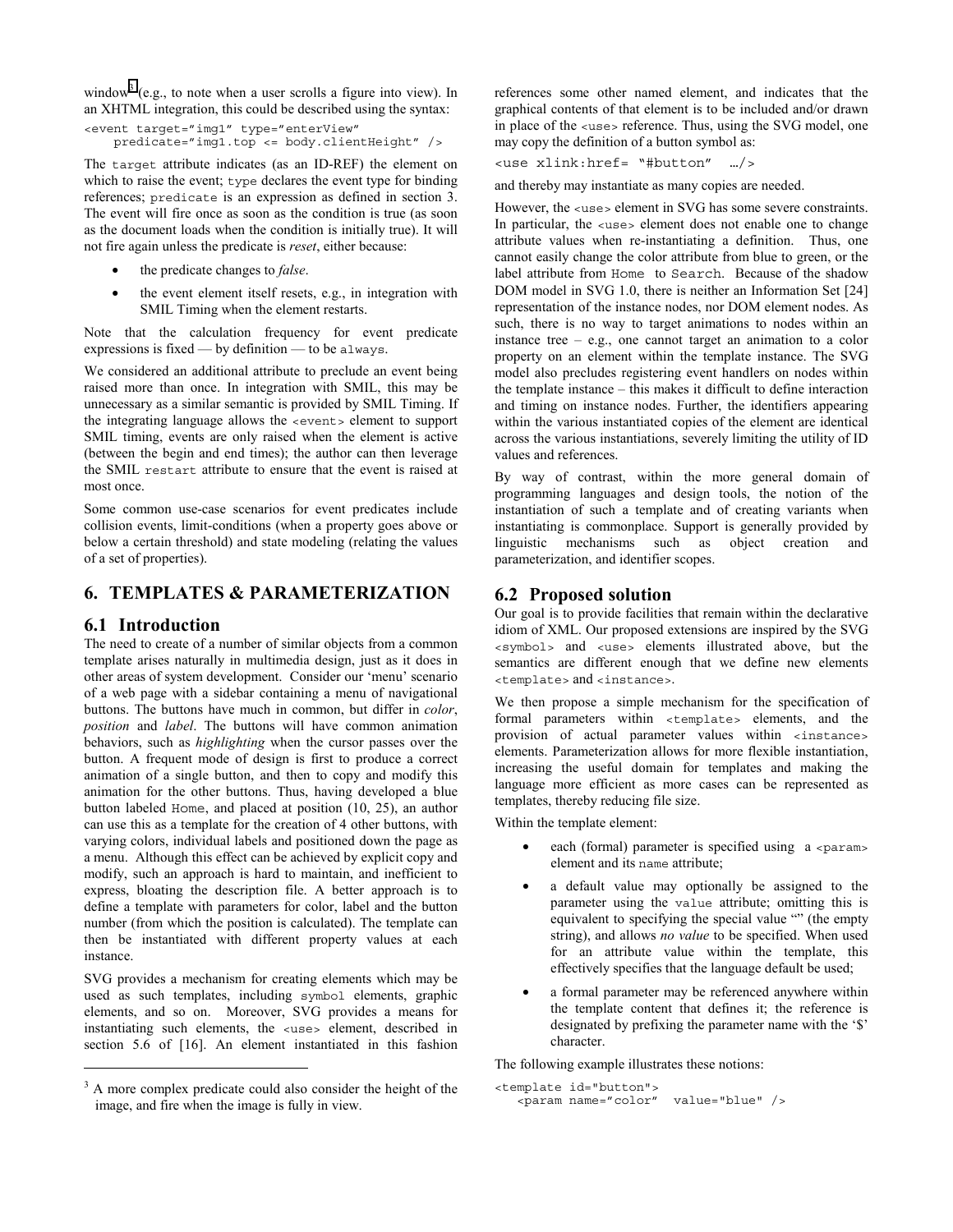```
<param name="label" />
   \epsilon-param name="num" value ="0" />
  <rect id="bg" width="100" height="40"
         style="fill:$color"
         x = 10" y="calc(25+$num*(40+5)">
     <text>$label</text>
     <animateColor id="rollover"
          begin="bg.mouseover" end="bg.mouseover"
          attributeName="fill" to="yellow" />
   </rect>
</template>
<instance id="homeBtn" xlink:href="#button">
   <param name="label" value="Home"/>
</instance>
<instance id="goBackBtn" xlink:href="#button">
  <param name="label" value="Go Back"/>
   <param name="num" value="1" />
</instance>
<instance id="searchBtn" xlink:href="#button">
   <param name="color" value="green" />
   <param name="label" value="Search"/>
   <param name="num" value="2" />
</instance>
```
The template describes a generic button with default color, rollover behavior etc. Each instance defines a button in the menu, specifying the label, etc. The position is calculated as a dynamic expression based upon the button number, and shows how we can combine our extension features.

In order to make it possible to refer to each instantiated copy independently, a mechanism is required to associate a local identifier space with each such instance. Support for local idspaces has two further advantages.

- In the first place, it will enable the use of each instance to be exposed as a true DOM copy, rather than as a shadow copy (as used by SVG); any tools that query the DOM need not be modified to work with instances.
- Further, the presence of local ID name-spaces enables the children to be selected by style sheets, to be targeted by external animations or XMLE event bindings [9], and to be referenced by script.

We have investigated two possible approaches to the provision of such separate identifier spaces. The first is a general solution using structured ID references (e.g. homeBtn/bg where the instance introduces a new ID scope, and so bg is found as a descendent of homeBtn), analogous to that used by a compiler when instantiating objects in a scope-based object-oriented language. In the longer term, the DOM and XML Info Set models will need to address the issues associated with compound documents and fragment transclusion, and may well incorporate such a model for local ID-spaces.

However we do not propose such an approach at this stage, since it would require major changes to existing XML parsers and to the DOM model; in our view changes of such a scale would be inappropriate at this time. For present purposes, therefore, we propose a second solution, which requires no XML parser changes. Our proposal for our template extension translates local IDs and references. The language interpreter will change all local (within the template) ID definitions and local ID references (i.e. ID-REFs to local IDs), inserting the value of the <instance> ID as a prefix. Thus we can express the two distinct references to the background rect element for the *home* and *search* button instances in the menu example, as in the following animation declarations:

<animate targetElement="homeBtn.bg" …/> <animate targetElement="searchBtn.bg" …/>

It should be observed that since dot '.' is a legal ID char, the code created by this scheme will conform to current XML syntax and will function in the desired manner, mimicking the structured ID solution. This simple approach has the advantage of providing a mechanism for separate name spaces within the correct XML framework, and will give us a useful means for experimenting with this facility while making use of existing XML parsers<sup>4</sup>.

### **7. IMPLEMENTATION EXPERIENCE**

### **7.1 Calculated expressions and predicates**

We developed a prototype implementation for our expressions, leveraging the MS Internet Explorer 6 support for XHTML+SMIL. The extensions were developed using the IE *behavior* mechanism. Our behavior located calc() expressions in the attribute values for animation elements, and then evaluated the expressions using the JScript engine (since our syntax is a subset of ECMAScript syntax). The animation attributes were then set via DOM interfaces to the resulting expression values, replacing the "calc()" strings. This works in part because the "calc()" strings are illegal values for the animation attributes, which causes the animations to have no effect (until the behavior provides legal expression result values). This first version was not unlike the support in IE for *dynamic CSS properties* (an inspiration for our extension), but applied to animation attribute values.

The next step was to refine the behavior to parse the expressions in the behavior, implementing a stack calculator and modeling the dependency graphs using property mutation events (provided in the DOM). Unfortunately, the IE implementation does not raise propertychange (i.e. mutation) events for animated CSS properties. We added a brute force work-around to get notifications, but the propagation of changes through dependent expressions sometimes lags by one sample. A native implementation would resolve this.

Since we cannot inject our behavior code into the animation sampling traversal in IE, we cannot always optimize expression calculation (cache maintenance) to only recalculate once per sample. Also, without access to the animation composition engine, we are not able to optimize the dependency graph (e.g., ignoring dependent expression changes for an animation element A when a higher priority, non-additive animation B cancels or overrides the effect of A).

A more robust and better-optimized version of this code could be developed in an open-source implementation, such as the Batik implementation of SVG. We hope to explore this route.

#### **7.2 Templates and parameterization**

1

We are currently developing <template> and <instance> element prototypes, again using IE behaviors. The <template> implementation is trivial, and just ensures that the element is removed form the layout and display graphs (setting the CSS display property to "none"). The <instance> implementation clones the <template> content (except for the <param>

<sup>4</sup> There is minimal risk of ID clash, if the document includes an element with an ID that matches one of our synthesized ID values. However authors and tools can easily avoid this.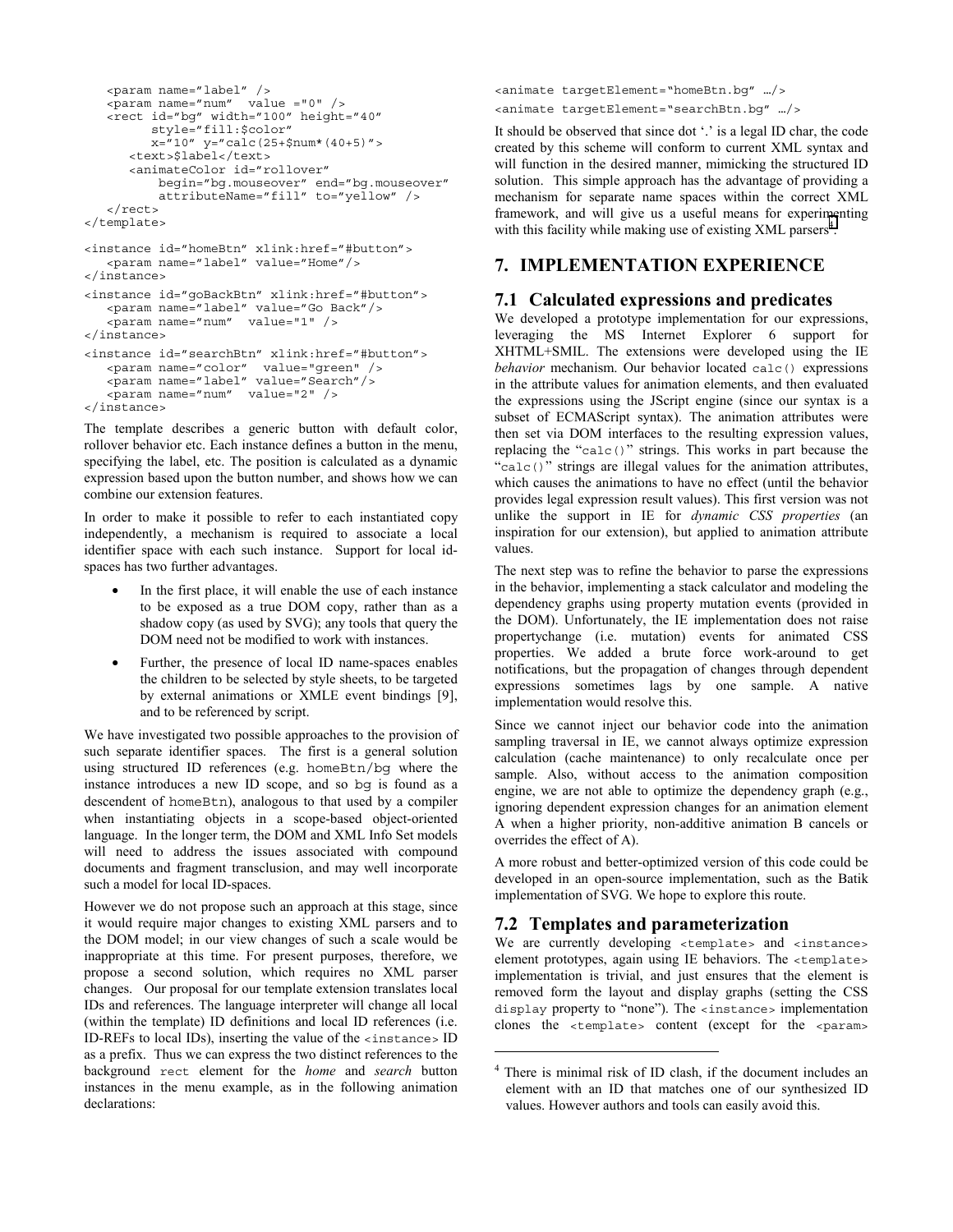elements), and then replaces parameter references and maps local ID definitions and references. Any "calc()" expressions are handled (orthogonally) by the expression behavior described above.

### **7.3 Observations**

The experience we gained building out prototype leads us to believe that high quality, efficient implementations of our proposed functionality are entirely feasible. The model for dependency graph maintenance is quite similar to that for timing references in SMIL Timing; we expect that much design – if not code – can be borrowed from this. The most complex aspect of the implementation will be to optimize animated value references.

### **8. CASE STUDIES**

In this section we briefly outline a number of other use-cases that we have considered, and indicate for each where our extensions would be of use.

#### **8.1 Pong**

This 1970s arcade version of table tennis provides further examples of the mechanisms outlined in the paper. The example was chosen to stress test the extensions we propose, by dint of its open-ended and computational nature.



The aim of the game is for each player to keep the ball in play by controlling the vertical position of his or her paddle. The two paddles are controlled by external user events or behaviors. The SMIL definition of the paddle would be a template with parameters corresponding to the horizontal position and to the events that cause the paddle to move upwards or downwards. There would be two instances of this template, one for each paddle.

The ball continues to move in a straight line – a straightforward animation – until it hits either a paddle or a wall. This impact will be effected by processing an event generated by a predicate over the position of the ball, and the processing of the event will require a calculation of the modification to one of the horizontal or vertical components of the ball's motion.

More advanced effects can cause the ball to flatten a little on contact with the paddles, or one can apply a more complex transformation to the ball on impact with a moving paddle. The players' score can be shown as an animated string, and other attributes – such as the color of the ball – can also depend on the players' performance.

Among the aspects of Pong that we could not easily model were:

• multi-user input – this would require DOM support for the associated input devices, or equivalent.

the definition of variables for the score values, etc. We considered and rejected several kludge solutions, using extension (a.k.a. *expando*) attributes or numeric properties (e.g., width and height) on hidden elements.

#### **8.2 Other case studies**

A variety of smaller examples illustrate our approach.

**Clocking** to show the progress of an operation, registering progress by animating an angle.



This would be implemented by animating the angle through which a geometrical figure is rotated, which can be can be done either by explicit placement of the coordinates of a figure or by animating an SVG-style rotation transformation. The animation progress (i.e., the animated angle value) would be linked with a calc() expression to some other animated property (such as a percentLoaded property for media).

**Decaying bounce**. To describe the behavior of a ball bouncing, a degree of damping needs to be applied to the motion on each bounce. This can be achieved by defining the height of the bounce motion as an expression based upon an iRepeat value exposed by SMIL timing.



Spatialized or layered audio: We tie the stereo balance to x position of the audio source, or surround sound to an x-y-z position. Alternatively, the mouse position can be used dynamically to determine the balance (mix) between a number of audio channels (sources).

**Oscilloscope**. An oscilloscope gives a visual display of a sliding window 'snapshot' of an audio signal. A similar display can show a time segment of an evolving floating point value of any sort. A treatment of this example in Fran is given in [4].

### **9. FUTURE WORK AND CONCLUSIONS**

Our future work will proceed in three related directions: one concerned with widening our experience with the authoring implications of our extensions, a second concerned with further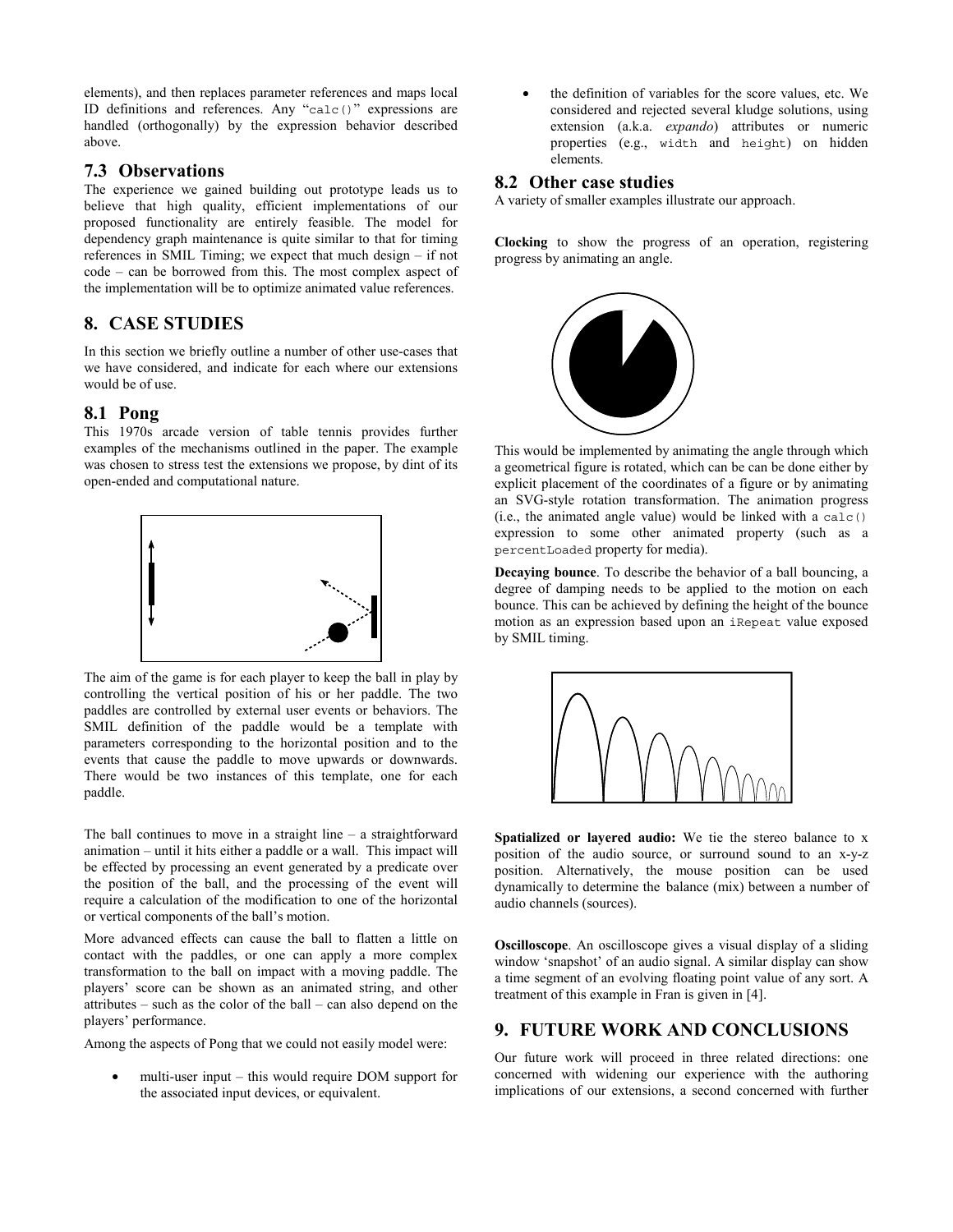integration with W3C language standards, and the third with more basic XML extensions to accommodate the scoped ID model.

### **9.1 Authoring issues**

All of the experience we have to date with use of these proposed language extensions has been with hand authoring of a limited set of use cases. While we do contend that the use cases in the paper are varied and complex enough to justify the utility of these extensions, we nonetheless need to explore further to demonstrate that the extended DSL lends itself to reasonable authoring.

### **9.2 Language integration and extensions**

#### *9.2.1 Integration with SMIL Timing*

The currently proposed extensions are deliberately all orthogonal to the timing model. This simplification is appropriate as a first approach, but at the same time we intend to consider whether we can apply calc() values to timing attributes so that timing can be computed. What timing attributes would be appropriate? What issues arise with this additional dynamism in the SMIL timing model? What further interesting examples would timing computations allow?

#### *9.2.2 Extensions relating to expressions*

Our current extensions allow expressions in the animation attributes from, to, by, values and animateMotion::path. We wish to investigate the question of how limited is this in practice, and in particular, what other items would it be useful or feasible to animate? There are interesting questions with respect to our current typing model that we intend to pursue. All types currently are simple types; the question naturally arises of how useful would it be to introduce structured values such as tuples and sequences. We wish to investigate whether such structured types could be accommodated without going too far away from the declarative XML approach, and too far towards a 'full' programming language.

#### *9.2.3 Extensions relating to TEMPLATES*

We intend to investigate the role of templates and parameterization in the general XML context. We wish to consider the utility and implementation issues of template hierarchies, analogous to classes, and inheritance in the objectoriented world.

### **9.3 Scoped IDs in XML**

As we have indicated above, our current approach to scoping rules and name spaces is ad hoc. We wish to investigate a more solid model for id-spaces similar to what is available in scopestructured programming languages. While a proper scope model would certainly increase complexity of interpreter and language complexity, but it would be less ad hoc.

We contend that this will be a requirement for DOM in the not too distant future, as more support is developed for document fragment references [22] and transclusion in practice. The model appearing in [23] will not work for many cases, and an alternative will be required (as discussed in [15].

### **9.4 Conclusions**

The extensions presented in this paper are based upon programming language constructs that have proved their utility in multimedia authoring. We have demonstrated how they can be added to W3C languages while remaining entirely within the style

and character of XML and still be processed by existing XML parsers. We have experimented with our extended version of SMIL Animation with a number of hand examples, and in each case the extensions have made the coding of the example easier to achieve and simpler to understand than using, say, script or some other notation external to the DSL.

We concentrated on integration with SMIL Animation, using XHTML+SMIL and SVG; nevertheless, as we explored the model, we came to see the utility of these tools for a broad range of applications, including expressions for CSS/XSL style properties, custom event declaration to complement the binding facilities in XMLEvents, and of course the general utility of parameterized templates in XML documents.

The extensions provide considerable power for authoring, but we have resisted all temptation to provide a full-scale programming language, recognizing that skilled multimedia authors are not necessarily (and should not have to become) programmers. Our experience with the prototype implementation has provided valuable insights, and raises additional interesting questions and issues to explore.

### **10. ACKNOWLEDGMENTS**

The work of Dr. King is supported by a research grant from the Natural Sciences and Engineering Research Council of Canada. The authors wish to thank Lynda Hardman of CWI Amsterdam for providing encouragement and support during the initial stages of the work.

### **11. REFERENCES**

[1] G.J. Badros and A. Borning. Cassowary: A Constraint Solving Toolkit, 1999

[2] H.Bowman, H. Cameron, P. King and S. Thompson, Mexitl: Multimedia in Executable Interval Temporal Logic, Formal Methods in System Design, to appear, 2003.

[3] M.C. Buchanan and P.T. Zellweger, Automatic temporal mechanisms, Proc. Multimedia'93, ACM Press, 1993.

[4] H. A. Cameron, P.R. King and S.J. Thompson, Modeling Reactive Multimedia: Events and Behaviours, Multimedia Tools and Applications, to appear 2003.

[5] Cascading Style Sheets, level 2, W3C Recommendation 12 May 1998. Available at [http://www.w3.org/TR/REC-CSS2.](http://www.w3.org/TR/REC-CSS2)

[6] Document Object Model (DOM) Level 2 Events Specificatio", W3C Recommendation 13 November, 2000 Available at [http://www.w3.org/TR/DOM-Level-2-Events/.](http://www.w3.org/TR/DOM-Level-2-Events/)

[7] ECMAScript, third edition, 1999,

[http://www.ecma.ch/ecma1/STAND/ECMA-262.HTM \)](http://www.ecma.ch/)

[8] C. Elliott, and P. Hudak. Functional Reactive Animation, ICFP97, ACM Press.

[9] An Events Syntax for XML, W3C Working Draft 12 August 2002. Available at [http://www.w3.org/TR/xml-events/.](http://www.w3.org/TR/xml-events/)

[10] Extensible Markup Language (XML) 1.0 (Second Edition), W3C Recommendation 6 October 2000. Available at <http://www.w3.org/TR/REC-xml>